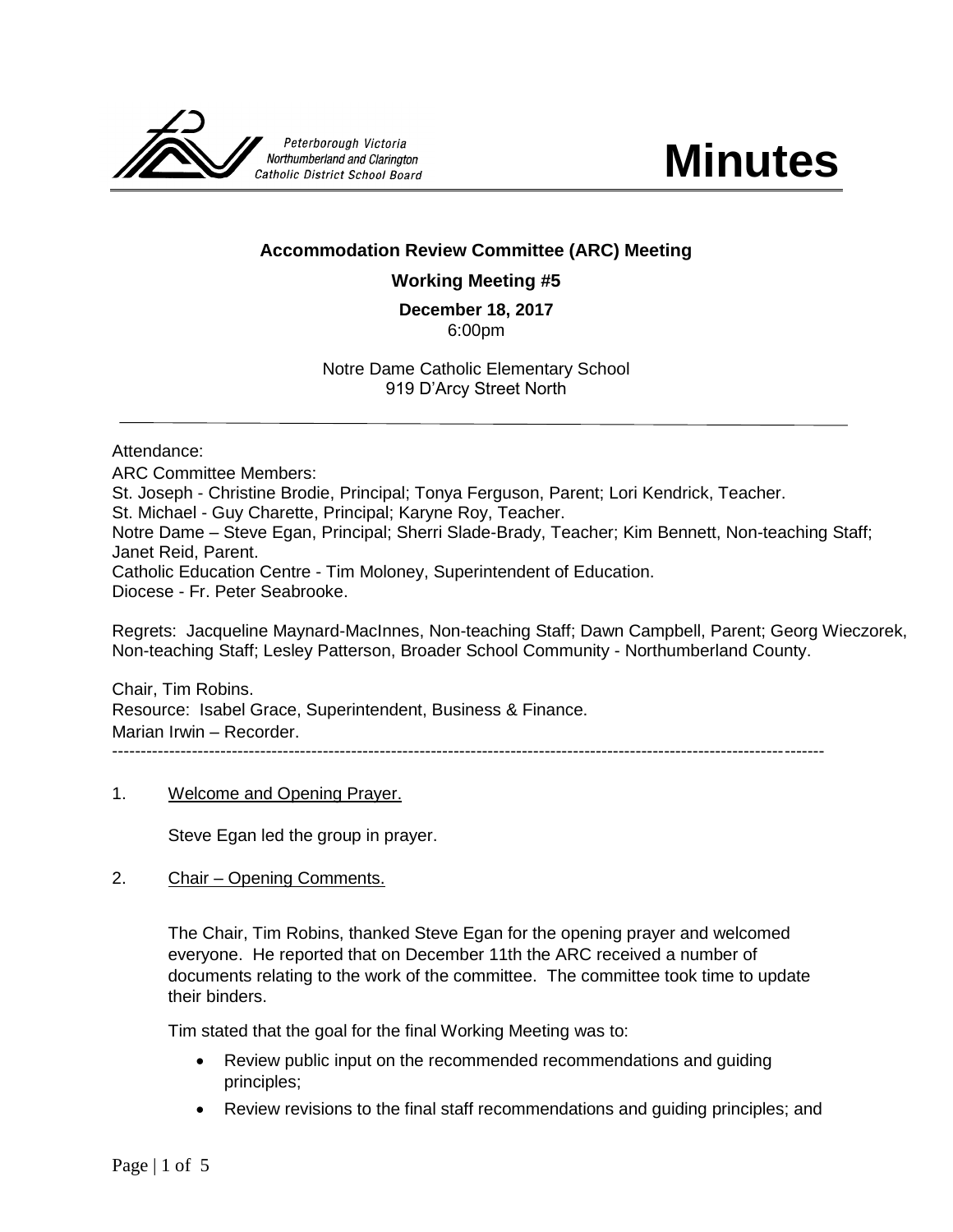Understand next steps re: FSR, delegations, decision making and transition plan.

Tim reminded the ARC members of the Committee Meeting Norms and that all ARC working meetings are opened to the public to observe the meetings and the process the ARC is following. Members of the public attending the committee meetings are expected to act with decorum and in a manner that respects the work of the committee.

### 3. Approval of Minutes.

The minutes from WM#4 on November 7, 2017 were approved by the ARC Committee with no changes.

#### 4. Round Table – Debrief – PM#2.

The ARC Committee shared their comments and observations from Public Meeting #2:

- Throughout the meeting committee members were very respectful of input from public;
- Interesting and challenging questions; respectful intelligent comments; incredible feedback;
- Misunderstanding from public members in attendance they were not aware that changes affected Notre Dame and St. Joseph's – not just St. Michael's;
- Boundary map issue not easily decipherable;
- Good questions re: FI and if studies were being done by the Board in considering dual and single track schools;
- Not enough notice to families about the changes;
- Staff members, at the meeting, were not aware of which families were being impacted and thought that greater consideration should have been made for these families;
- Better turnout from first public meeting more community involvement in 2nd public meeting; happy with the turnout and hearing parent's voices;
- Great deal of discussion on Grandfathering issue;
- Parents understood that changes need to be made but were concerned on how the changes will it affect their family?;
- Seeing the faces of the families and those affected by the impact on the families;
- Surprised by level of anxiety from parents in attendance at the meeting;
- Pros and Cons of FI Centre and Dual-track;
- Liked feedback re: research;
- Surprised at comments re: "hierarchy" schools;
- Some parents chose schools based on community;
- Parents concerned re: busing times;
- Parking lot at St. Michael Parish issue: and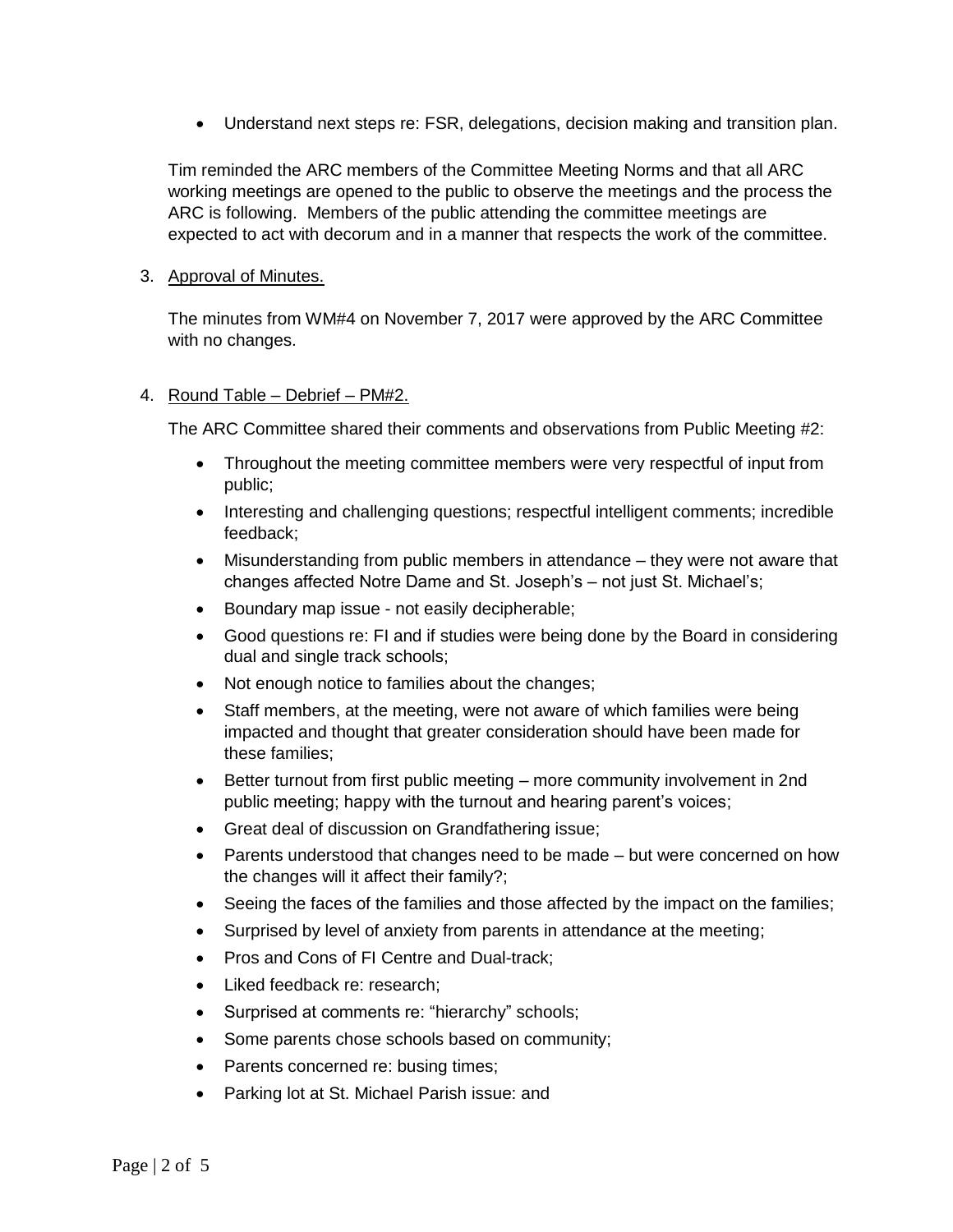- Community concern re: FI numbers.
- 5. Community Input Relating to Proposed Recommendations, Presentation.

Tim Moloney shared feedback from comments/questions received by the public relating to the proposed recommendations and guiding principles presented at Public Meeting #2.

- Better communication, in terms of the accommodation review terminology, was required;
- Boundary maps were not specific enough;
- Grandfathering consideration please!;
- Church will be impacted concern re: parking lot at St. Michael;
- Not in favour of dual-tract school preferred FI Centre;
- 3 schools into 2 school makes sense;
- Not much feedback for St. Michael CES closing; and
- Maximise facility by bringing up population of St. Joseph CES.

Tim added that people are very respectful in understanding what needs to be done. People love their schools and this is what we strive for.

An observation was brought up about the Parish and the different generations. The older generation that attend mass regularly should be made aware of what is happening. Father Peter provided a brief history on the Parish and St. Michael's school.

6. Final Staff Report, Recommendations and Guiding Principles, Presentation.

Handouts: [Proposed Recommendations](http://www.pvnccdsb.on.ca/en/resources/CobourgARC-FinalRevisedRecommendations20171215IG-TRversion-Final.pdf) (Revised) [Guiding Principles](http://www.pvnccdsb.on.ca/en/resources/CobourgARC-GuidingPrinciples20171215Final.pdf) (Revised)

Isabel Grace presented the revised Recommendations and Guiding Principles. She stated that the most difficult thing about the ARC process is that the Ministry rules and guidelines do not take people's personal situations and emotions into account. The Ministry bureaucracy makes for a complicated process. The Board has to show the ministry that we are making good use of our facilities, and have a good transition plan. A long process creates anxiety for students and parents and makes for a difficult transition.

To alleviate some of the anxiety, the Board recommends, on a without prejudice basis, to provide all current families, affected by the Notre Dame - St. Joseph Catholic Elementary Schools boundary change, the option of continuing attendance at Notre Dame CES as outlined in the guiding principles.

Isabel discussed with the Committee the proposed recommendations (revised) and Guiding Principles (revised). The proposed boundary change will take effect at the time the Board of Trustees approve the Final Staff Report. All recommendations depend on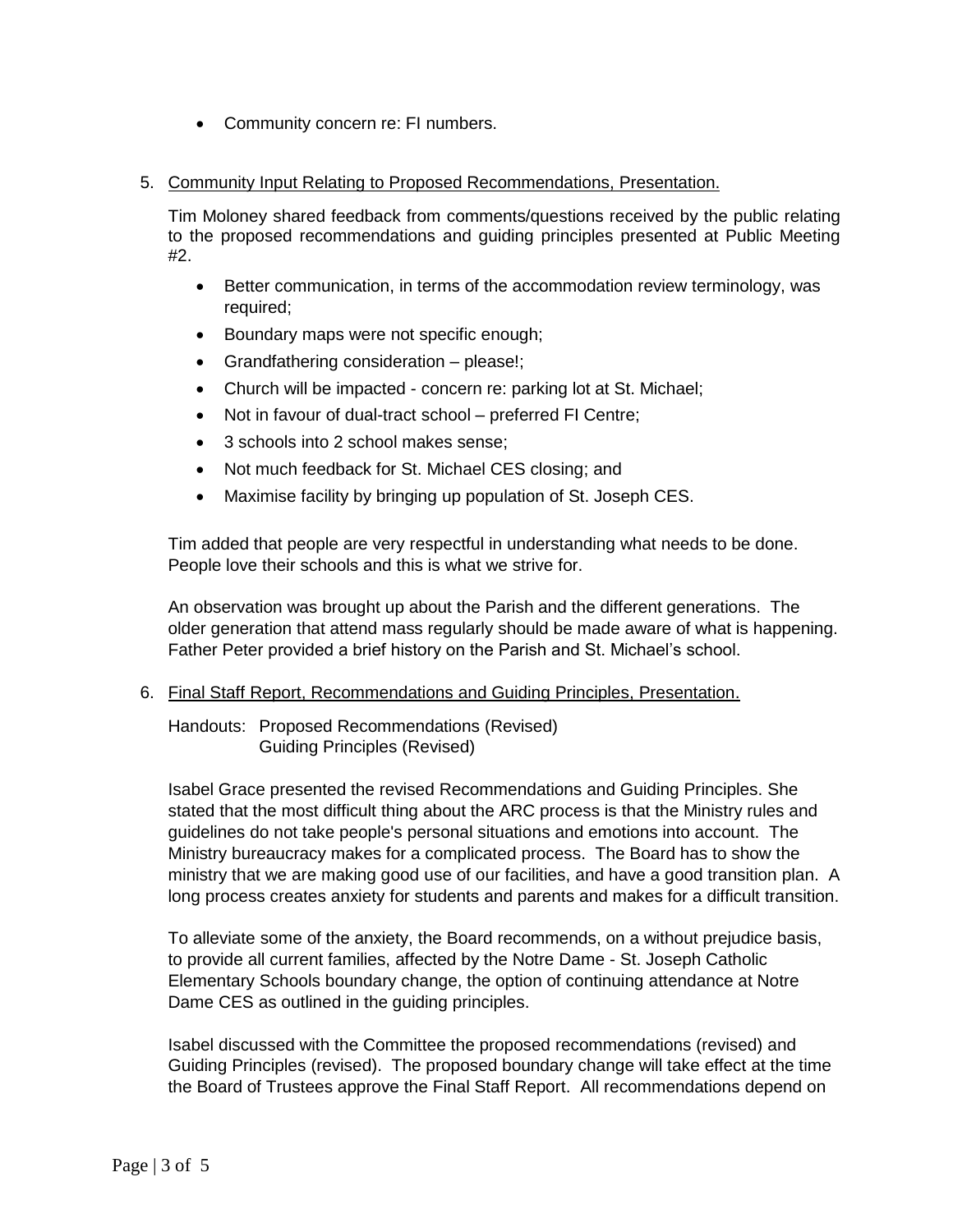money from the Ministry. She explained the process once the Ministry of Education receives the report from the Board of Trustees.

# 7. Round Table – Final Comments from ARC.

Committee members provided their final comments on the ARC Process and outcomes in a round table discussion:

- Impressed with the process and felt that the committee had a voice;
- Nice to experience the process and outcomes;
- Process has been fantastic and was impressed with the way the Board listened to the public and teaching staff and respected the families;
- Small suggestion made to have all the poster boards put on a PowerPoint slide;
- Felt the process was very beneficial for school communities;
- A lot of input from the Committee was considered (Pros/Cons) before a recommendation for the Final Staff Report;
- Process united three school communities;
- Working in small groups with different stakeholders became one group working toward a purpose;
- At first the process seemed overwhelming but with the collaboration of working together to come together in one voice;
- It has been an honour;
- This committee represented the Cobourg Catholic Community;
- Concerns from parents were addressed and the process worked;
- Good experience as a parent on the committee found out how the change would affect teachers and students;
- Parish/school/home worked together as a committee to make the best decision;
- Honour to be part of the committee;
- Interesting to hear all the viewpoints from parents, teachers, Board Office, Parish and community members;
- Thankful that the Committee's feedback was considered;
- The Diocese would like to thank the Committee for your commitment; and
- Tim Moloney thanked Tim Robins for leading the committee through the ARC process and keeping everyone on track.

### 8. Appreciation Letters.

Isabel Grace handed out letters of appreciation on behalf of the Board of Trustees and the Senior Management Administrative team to acknowledge the committee's work on the ARC and their commitment to Catholic Education at the PVNC Board.9. Closing Comments, Prayer and Adjournment.

As this was the ARC's final meeting, Tim Robins took the opportunity to express and